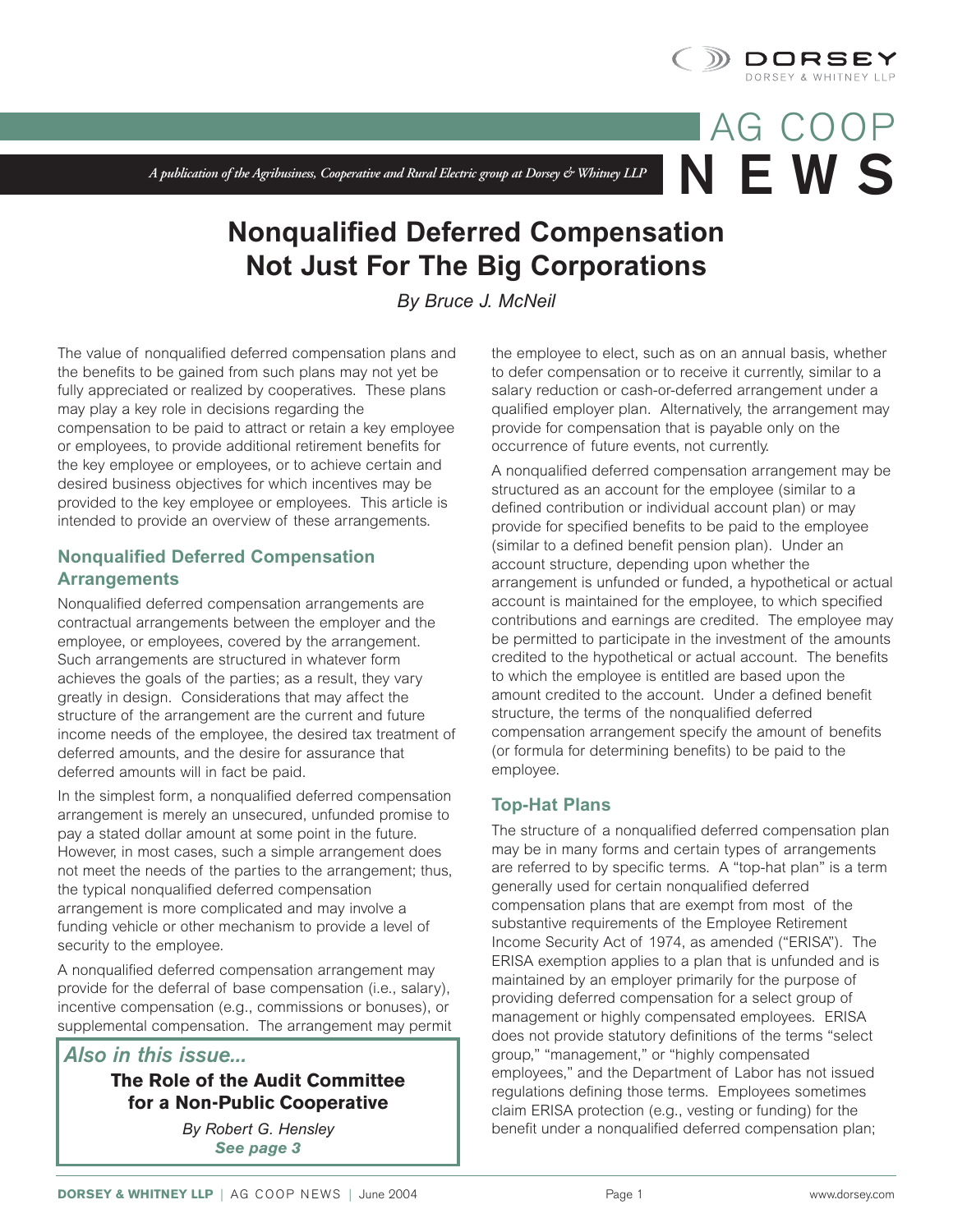

however, most nonqualified deferred compensation arrangements are intended to fall under the top-hat exemption.

A top-hat plan is exempt from the ERISA requirements relating to participation and vesting, funding, and fiduciary responsibility. A top-hat plan is not exempt from the reporting and disclosure requirements or the administration and enforcement provisions of ERISA.

### **Section 457 Plans**

Another type of plan that is adopted by a governmental entity or a tax-exempt organization is an eligible deferred compensation plan which is governed by and described in Section 457 of the Internal Revenue Code (the "Code"). Generally, amounts deferred under a nonqualified deferred compensation arrangement of a tax-exempt employer are currently included in the employee's income unless the arrangement is an eligible deferred compensation plan described in Section 457 of the Code. The maximum annual deferral under such a plan is \$13,000 for 2004 (the maximum annual deferral that also applies to a plan governed by Section 401(k) of the Code), or the employee's total includible compensation, if less. In general, amounts deferred under a Section 457 plan may not be made available to a plan participant before the earlier of (1) the calendar year in which the participant attains age 70 1/2, (2) when the participant has a severance from employment with the employer, or (3) when the participant is faced with an unforeseeable emergency. Amounts deferred under an eligible deferred compensation plan of a tax-exempt employer are includible in the employee's income when paid or otherwise made available to the employee. Amounts deferred under a Section 457 plan of a tax-exempt employer must remain the property of the employer, subject only to the claims of the employer's general creditors.

If compensation is deferred under a plan of a tax-exempt employer that is not an eligible deferred compensation plan (an "ineligible plan"), the deferred amounts are includible in the income of a participating employee when the deferred compensation is not subject to a substantial risk of forfeiture, even if the deferred compensation is not funded. An ineligible plan is governed by and described in Section 457(f) of the Code. An ineligible plan has more flexibility with regard to the amount that may be deferred, but compensation deferred under the ineligible plan is includible in the gross income of the employee for the first taxable year in which there is no substantial risk of forfeiture of the right to such compensation. An employee's right to such deferred compensation is subject to a substantial risk of forfeiture if the employee's rights to full enjoyment of the deferred amount is conditioned upon the future performance of substantial services by the employee.

#### **Rabbi Trusts**

A nonqualified deferred compensation arrangement is typically "unfunded" so that the deferred amounts are not includible in gross income until the amounts are actually or constructively received. However, the unfunded status of such an arrangement presents the risk that the employee will not receive his or her deferred compensation when due. Therefore, the question that arises is what sort of security can be provided for the employee without incurring current income tax consequences, i.e., without having the arrangement being considered funded for tax purposes.

An arrangement that has been developed to provide employees with a level of security is a "rabbi trust." A rabbi trust is a trust or other fund established by the employer to hold assets from which nonqualified deferred compensation payments will be made. The trust or fund is generally irrevocable and does not permit the employer to use the assets for purposes other than to provide nonqualified deferred compensation. However, the terms of the trust or fund provide that the assets are subject to the claims of the employer's creditors in the event of the insolvency of the employer.

#### **In Summary**

A nonqualified deferred compensation arrangement may be used to provide (1) supplemental retirement income for a key employee, (2) an incentive to a key employee to meet certain performance objectives, (3) to attract or retain a key employee to the service of the employer, and (4) a method of deferring compensation and the tax on such compensation to a fixed and determinable future date. A nonqualified deferred compensation arrangement may be a very useful and valuable compensation tool for a cooperative to provide incentives to a key employee or employees to perform services for the cooperative so that desired performance objectives may be achieved or to encourage a key employee or employees to remain with the cooperative.

**Bruce J. McNeil** *is a partner with the law firm of Dorsey & Whitney LLP in Minneapolis, Minnesota, practicing in the employee benefits area. Mr. McNeil is also an adjunct professor of law at the University of Minnesota Law School. He has testified before the United States Senate Committee on Finance on executive compensation matters raised during the hearings regarding Enron. He is the author of nearly 20 books, including 11 editions of Nonqualified Deferred Compensation Plans published by West Group, Tax-Sheltered Annuities Under § 403(b) and Nonqualified § 457 Plans published by the RIA Group, Employee Benefits in Mergers & Acquisitions published by RIA Group, and three editions of 401(k) Plans: A Comprehensive Guide (1993) published by John Wiley & Sons, Inc. He is the Editor-in-Chief, Journal of Pension Planning & Compliance, and the Editor-in-Chief, Journal of Deferred Compensation, both published by Panel Publishers and the author or co-author of over 50 articles on employee benefit matters.*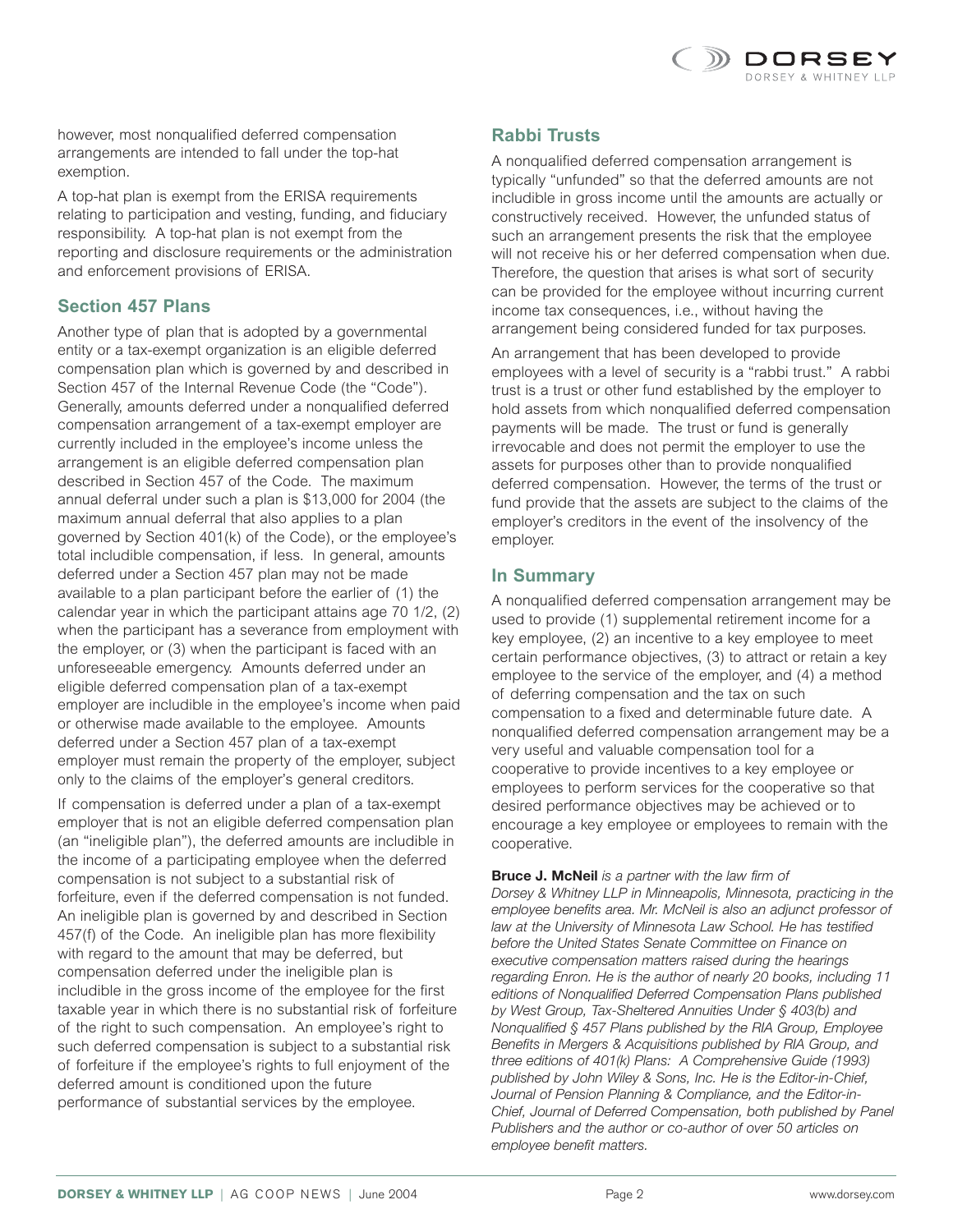

# **The Role of the Audit Committee for a Non-Public Cooperative**

*By Robert G. Hensley*

#### *Editor's Note: This is the third in a series of articles by the author on policies and procedures dealing with accounting and regulatory issues.*

The origin of the modern audit committee dates back to 1939 when the New York Stock Exchange recommended that public companies have an audit committee. The role of the audit committee has evolved over time, and now the Sarbanes-Oxley Act of 2002 ("SOX Act") requires public companies, including cooperatives that register their stock with the Securities and Exchange Commission ("SEC"), to have an audit committee. The SOX Act provides:

The audit committee of each issuer, in its capacity as a committee of the board of directors, shall be directly responsible for the appointment, compensation, and oversight of the work of any registered public accounting firm employed by that issuer (including resolution of disagreements between management and the auditor regarding financial reporting) for the purpose of preparing or issuing an audit report or related work, and each such registered public accounting firm shall report directly to the audit committee.

The SOX Act does not require that private cooperatives (those that do not register their stock) have an audit committee. However, a recent survey by the National Association of Corporate Directors found that 80% of private companies have an audit committee. Frequently, the bylaws of a cooperative will contain a provision requiring an audit committee, or it may be that your lender has required an audit committee. In addition, following the passage of the SOX Act, most auditing firms are strongly recommending that private companies, such as private cooperatives, have an audit committee. Likewise, most auditing firms are applying the same audit standards utilized for public companies to private cooperatives, further blurring the line of what is required by law and what is viewed to be a "best practice."

In addition to federal requirements, there are state laws that have been recently adopted or are under consideration that would require an audit committee for a private cooperative. For example, a cooperative formed under Minnesota Statute 308B.445 is required to have an audit committee. California has adopted a state statute that mirrors some of the requirements of the SOX Act and has proposed legislation that would apply to private companies, including private cooperatives.

Once your cooperative has established an audit committee, the cooperative should adopt a charter or other policy outlining the function of the committee. Even if your cooperative does not have a separate audit committee, the Board as a whole is by default performing the function of the audit committee, and the Board should consider adopting an Audit Review Policy or other policy which essentially mirrors the charter that would be followed if the cooperative did have a separate audit committee.

## **The Audit Committee Charter**

The audit committee of a private cooperative should probably meet two to four times a year, or more often if dictated by special circumstances. The purpose of an audit committee charter is to outline the responsibilities of the audit committee so that committee members are clear on the task they are supposed to perform. In general, the audit committee is appointed by the Board to assist the Board in monitoring (1) the integrity of the financial statements of the cooperative, (2) the compliance by the cooperative with legal and regulatory requirements, and (3) the independence and performance of the cooperative's internal and external auditors. The audit committee charter should be written, and is usually 3 to 5 pages in length. The role of the audit committee can be broken down into several components, some of which are outlined below:

#### **Hiring the Independent Auditor**

- Review the experience and qualifications of the auditing team
- Hire/recommend to the Board the hiring of the auditor
- Approve the retention of the auditor for any non-audit services
- Approve the fees paid to the auditor
- Consider/establish a policy rotating the lead audit partner

## **Planning and Supervising the Independent Audit**

- Meet with the auditor to review the planning and staffing of the audit
- Review with the auditor any significant risk exposures
- Inquire as to the auditor's view about whether management's choice and application of accounting principles is aggressive, moderate, or conservative
- Inquire as to the auditor's view about the clarity of management's financial disclosure practices